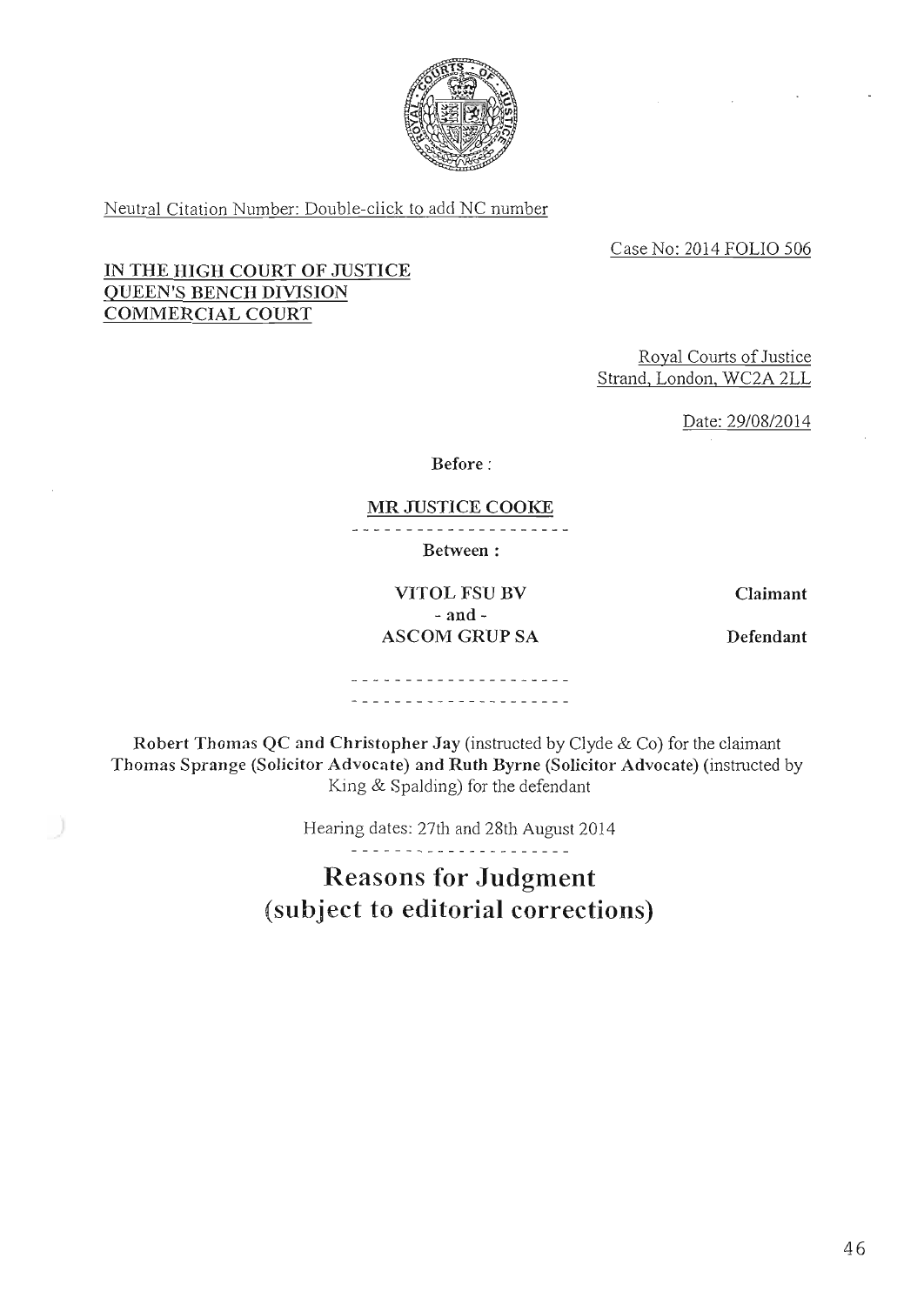# Mr Justice Cooke:

### Introduction

- 1. On 12th June 2014 Burton J granted a worldwide freezing injunction in respect of assets of the defendant (Ascom) up to the value of US\$105 million in support of arbitration proceedings (the Fourth Reference). The order was made without notice to Ascom. On the return date on 27th June 2014, Field J continued the freezing order with a timetable for evidence to be filed in relation to Ascom's challenge to the order. A large body of evidence was served and the matter came before the court again in the vacation on 27th and 28th August. At the end of the hearing I ordered that the injunction should continue.
- 2. The brief reasons for my decision follow. Whilst there was extensive argument and evidence before me, it does not seem to me necessary or helpful to descend into great detail when setting out the basis of my decision.

## The Gateway argument – section  $44(3)$ -(5) of the Arbitration Act 1996

- 3. The Fourth Reference was commenced in late 2012, following three earlier references between the claimants (Vitol) and Ascom related parties. The Fourth Reference is subject to the IJNCITRAL Rules 1976. By article 26 of those Rules, "the arbitral tribunal may take any interim measures it deems necessary in respect of the subject matter of the dispute, including measures for the conservation of goods forming the subject matter in dispute, such as ordering a deposit with a third person or the sale or perishable goods".
- 4. Vitol did not accept that this gave the arbitral tribunal power to make a worldwide freezing order, submitting that the words were not apt to cover an order restraining a party from disclosing or otherwise dealing with assets that did not form the subject matter of the dispute as such but might nonetheless be a target for enforcement measures at a later stage. Reliance was placed upon section 4(2) of the Torts (Interference with Goods) Act 1977 and the words "Goods which are or may become the subject matter of subsequent proceedings in the court" which appear in that section. Attention was also drawn to the 2010 version of the UNCITRAL Rules which expressly provide in article  $26(2)(c)$  that the tribunal has the power "of preserving assets out of which a subsequent award may be satisfied".
- 5. Ido not accept this argument. Article 26 of the 1976 Rules makes specific reference to "measures for the conservation of the goods forming the subject matter in dispute" as one of the powers included in the wider power to "take any interim measures it deems necessary in respect of the subject matter of the dispute." A distinction is thus drawn between "the subject matter of the dispute" and "goods forming the subject matter in dispute".
- 6. In the same way that section  $4(2)(c)$  has been widely interpreted by this Court and the Court of Appeal so as to encompass freezing orders of the type sought by Vitol here, so also the UNCITRAL Rules should be widely interpreted, particularly in the light of the distinction drawn in the wording to which I have referred. Most commentators appear to agree.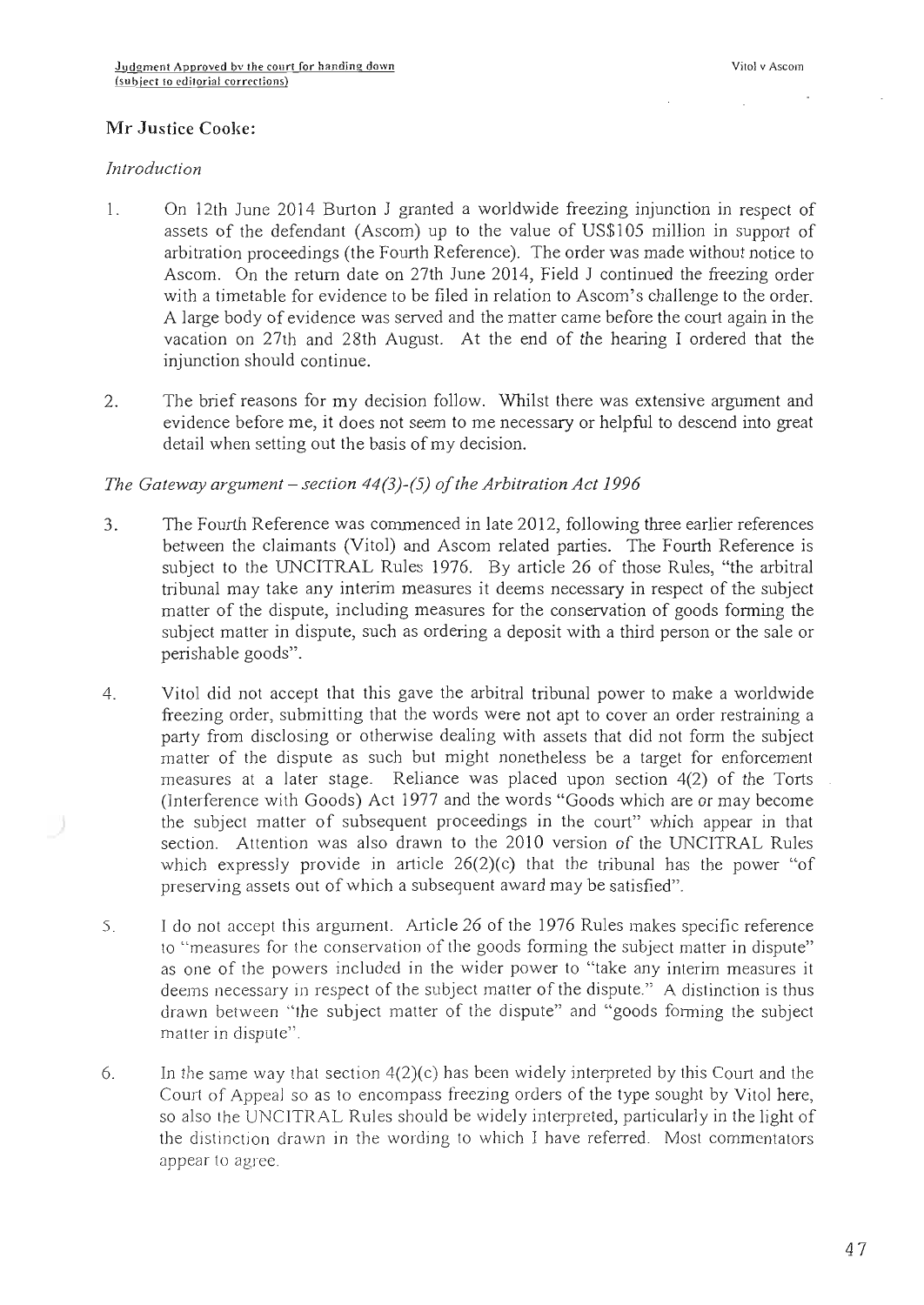- 7. It was contended by Ascom that, in these circumstances, any application for a worldwide freezing order should be made to the tribunal which had long since been constituted and would have been able to make any order it thought appropriate without any great delay. Ascom submitted that the case was not one of urgency within section  $44(3)$  and that the provisions of section  $44(5)$  were inapplicable because the arbitral tribunal was able to make the order in question.
- 8. I reject these submissions.
	- i) The urgency of the application is closely connected with the risk of dissipation and the need for an order to restrain such potential dissipation. I set out my reasons for considering the case to be one of urgency below.
	- ii) It was an express term of the Terms of Appointment of the arbitral tribunal that "there shall be no ex parte communication between any party and any arbitrator regarding matters covered by these proceedings". There was therefore no possibility of Vitol making an application to the arbitrators for an order without notice to Ascom and giving notice would defeat the very purpose of seeking a worldwide freezing order.
	- iii) Any order made by the tribunal would not bind third parties nor be buttressed by sanctions of the kind that the court is able to employ in relation to its freezing order. The penal notice on a court order refers to the court's power to fine or imprison directors, officers and employees of the party restrained, for participating in a breach of the order.
- 9. In my judgment therefore the court is entitled to act "to the extent that the arbitral tribunal is unable for the time being to act effectively", within the meaning of section 44(5). The tribunal could not have heard an application by Vitol without notice being given to Ascom. The Tribunal could not have made an order which would bind third parties nor would it have had sufficient sanctions to fortify its order. In Pacific Maritime (Asia) Ltd v Hollystone Overseas Ltd [2008] 1 Lloyd's Rep 371 at page 381, Christopher Clarke J (as he then was) exercised the court's jurisdiction in ~ circumstances where the arbitrators could make a similar order to that made by the court save that any such order would not bind third parties and would not be buttressed by sufficient sanctions. He thus held that the tribunal lacked the power in the circumstances of the case to act effectively in relation to the order sought. The same reasoning applies here.
- 10. There is here no usurpation of the powers of the arbitrators. The court is acting, in accordance with the DAC Report and the opinions of many commentators, in aid of the arbitration process, with a view to preventing a successful party in arbitration being deprived of the fruits of any Award in its favour.
- 11. There was discussion before me as to whether or not, if the court did continue the order, it should be an order which ceased to have effect on the order of the tribunal in the Fourth Reference. Under section 44(6), the court has power so to provide in its order and it was urged upon ine that this would be the appropriate course to adopt if I was against Ascom on its submissions that the order should not be continued at all. If it had only been the "ex parte" issue which had prevented the tribunal from acting effectively, l can see that there would be some merit in providing for the arbitrators to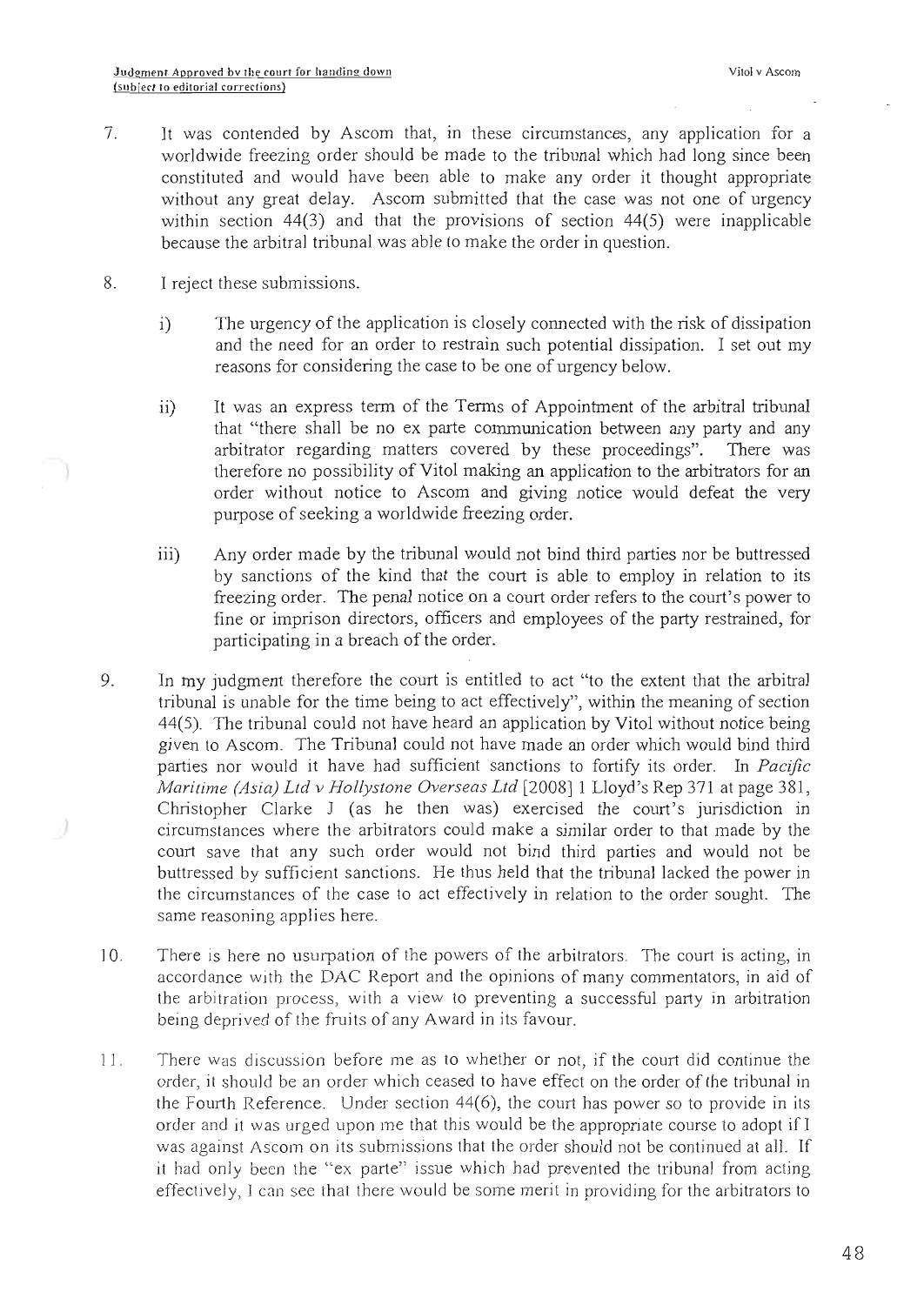decide on an inter partes basis but in circumstances where it is the inadequacy of sanctions which means that the tribunal has no power to act effectively, and in circumstances where issues involving third parties and potential variations of the order in the light of their interests could arise, it makes no sense for the court to hand the matter over to the arbitrators for any further decision. Moreover, having heard argument for over a day on the question whether or not the order should be continued, it would be wasteful of the parties' time and expense if I were to fail to make a decision and depute the arbitrators to do so instead. When regard is had to the size of the bills of costs incurred in relation to the hearing before me, this point is reinforced.

### Delay in making the application

- 12. Ascom submitted that Vitol had delayed in bringing its application and that the court should not exercise its jurisdiction to make a freezing order in these circumstances. Reference was made to the decision of the Deputy Judge in Cherney & ors v Newman & ors [2009] EWHC 1743 (Ch) and to my own decision in Antonio Gramsci Shipping Corporation v Recoletos Ltd & ors [2011] EWHC 2242 (QB). Delay is a factor to be taken into account in more than one respect. Delay in bringing an application can affect the risk of dissipation of assets by a defendant. Delay can cast doubt on the belief of the claimant in such a risk but can also provide an opportunity for the defendant to dissipate the assets in advance so that, by the time the order is made, the horse has already bolted. It can also feature in the overall discretion of the court as in any application for an injunction, even without any effect on the risk of dissipation. If there is prejudice caused to the defendant, that is itself a factor but otherwise, delay may go simply to the question whether it is just and convenient to grant an order.
- 13. In the present case, I do not see how delay militates against the granting of an order at all. Whilst it was submitted by Ascom that Vitol was attempting to stymie Ascom's legitimate claims in the Fourth Reference and to deprive it of the opportunity to enforce an arbitration award against the state of Kazakhstan for a sum in excess of \$500 million, it did not seem to me that delay was a relevant feature in this submission. The position would have been much the same whenever the application had been made after the events giving rise to Vitol's counterclaim.
- 14. The counterclaim in question, in support of which the freezing order was sought, came into existence only by virtue of a letter of termination sent by Vitol in 3anuary of this year. The effect was that, allowing for the period of notice, actual termination occurred on or about 20th March 2014. On Vitol's case, that triggered an obligation for Ascom to acquire Vitol's rights under the Joint Operating Agreement for "fair value'' within one month, with payment to be made within 3 months of any demand by Vitol. The cause of action could not therefore be said to accrue before 23rd April 2014.
- 15. Ascom contended however that this was a claim which could have been brought much earlier, since all the events giving rise to the right to terminate occurred in 2012 or before. Moreover, Vitol had an existing counterclaim which could have formed the basis of an application for a freezing order. Neither of these points carry any weight.
- ] 6. The existing counterclaim in the Fourth Reference, prior to the termination counterclaim, referred to the potential future recovery from the State of Kazakhstan by Ascom in the ECT arbitration. Vitol claimed that, insofar as the sums recovered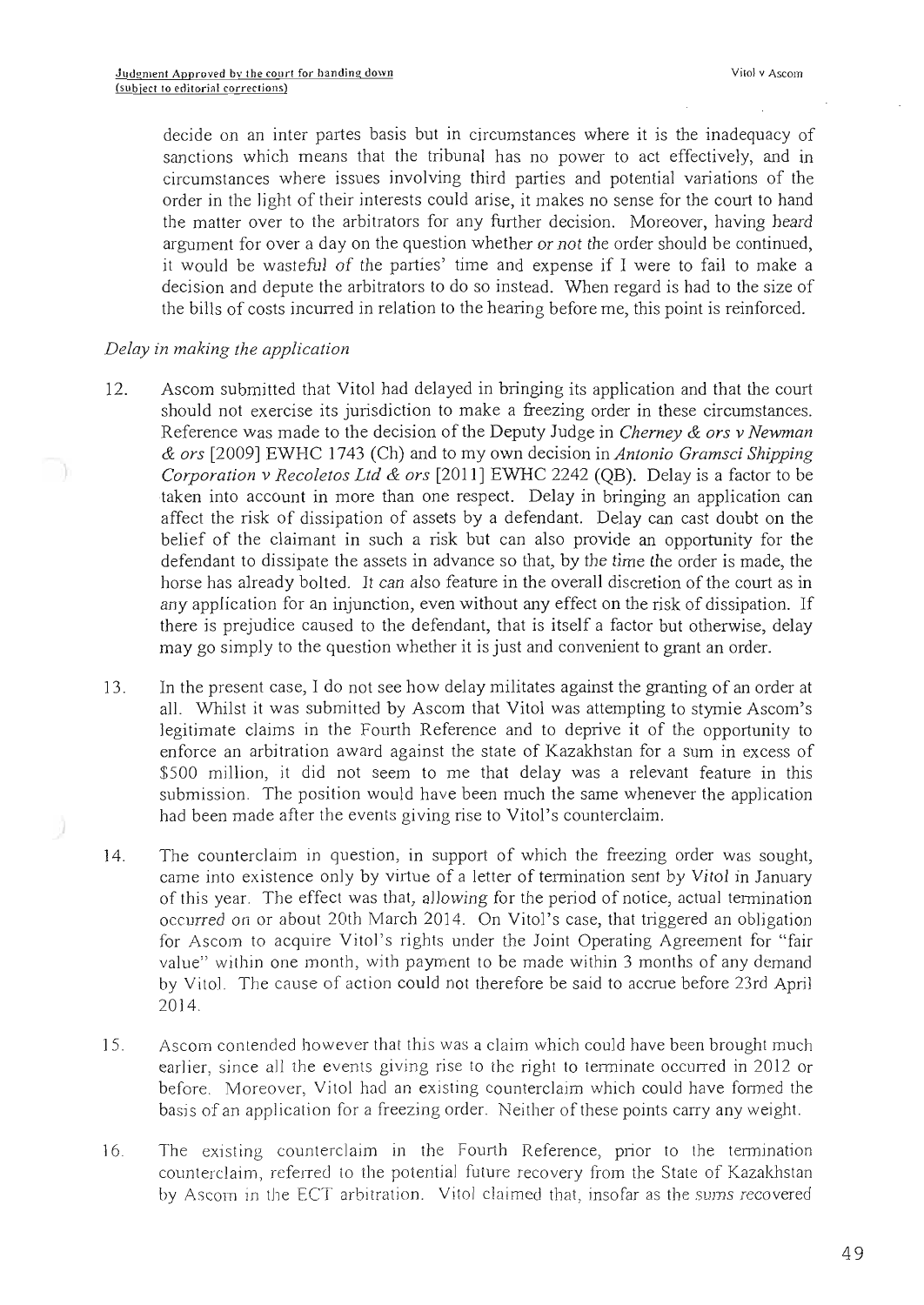represented the value of the LPG Plant then part of any sums recovered were due and owing to Vitol "as money had and received and/or as sums by which Ascom has been unjustly enriched and/or Ascom is obliged to account in respect of the same". There was thus no quantification of the claim and all that could have been sought was a declaration of entitlement on the basis put forward. An application for a freezing order on this basis would not have made any headway. Equally, it does not seem to me that any valid criticism can be made of a party for not pursuing a particular claim at an earlier stage and then seeking a freezing order in support of that claim. Any relevant issues which arise from delay relate to the injunction itself, not to the claim, whether or not that claim could have been brought earlier or was only thought of at a late stage. As it is accepted that Vitol has a good arguable case in respect of this claim, delay in bringing it, followed by the application for an injunction once the cause of action had accrued, is neither here nor there.

17. As I pointed out in Antonio Gramsci, if a party delays in bringing an application injunction, it bears the risk that the horse may already have bolted but it is entitled nonetheless to see if it can freeze any miniature pony that may be left in the field. Delay may or may not, on the facts of any case, cast doubt upon the belief of the claimant in risk of dissipation of assets, but it is ultimately the objective risk with which the court is concerned, to which I refer later.

### The law

18. Apart from the above matters in relation to section 44 and delay, there was no relevant dispute about the law to be applied in the context of freezing orders. For current purposes, I need do no more than say that I have had authorities such as the Niedersachsen [1983] 2 Lloyd's Rep 600 well in mind.

### Urgency

- 19. The question of urgency is likewise linked with the risk of dissipation. If there is a real risk of dissipation then, unless the defendant's assets are all so illiquid that they cannot be disposed of in a short period of time, there will be urgency in any application for a freezing order. The same factors which justify the need for an ex parte application apply to the need for urgency for the purposes of section 44(3) of the Arbitration Act. Mr Kraljevic's first affidavit made it plain that he knew relatively little about Ascom's assets because there was limited available public information and little information that had been disclosed in the course of the Fourth Reference. Vito) had instructed a firm of accountants to conduct a review of publicly available information about Ascom the previous year but its financial statements were not publicly available and little appears to have been established beyond the ownership by Ascom of an insurance company called Garantie, said to be worth approximately €848,000 as at 21st May 2013.
- 20. Reference was made to the application for security for costs made by Vitol against Ascom in the Fourth Reference in June 2013 which was refused by the tribunal without giving reasons, albeit giving liberty to apply. The witness statement of Mr Lungu, the Executive Vice President of Ascom was adduced by Ascom in order to resist the application. In it, he said that between 2009 and 2011, Ascom and some of its affiliated companies experienced difficulties with cash flow but that "as of 2012, these difficulties were resolved and Ascom is an operational company with assets in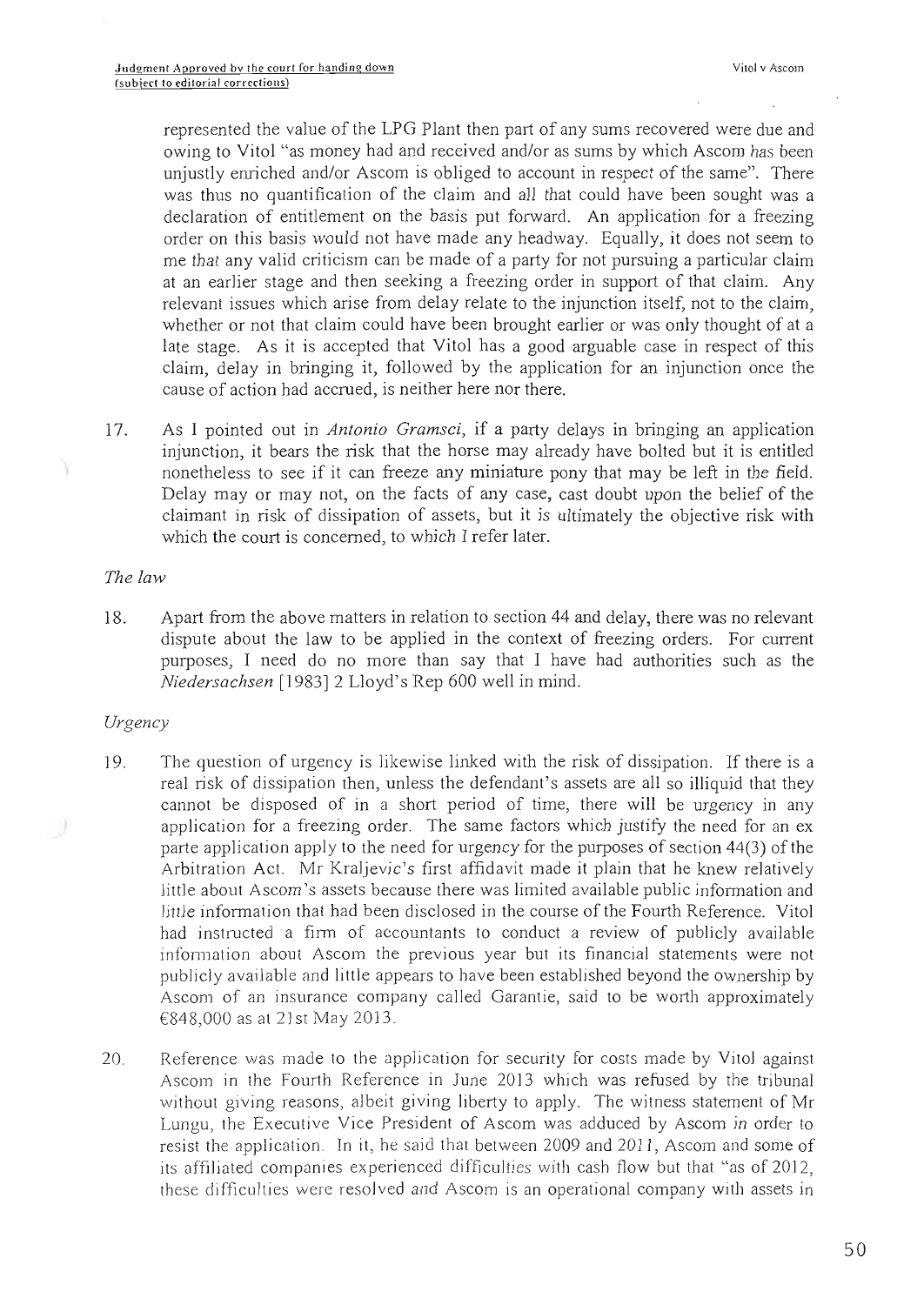multiple jurisdictions including the Republic of Moldova, South Sudan and Iraq. To the best of my knowledge and belief there is no basis for the concerns Vitoi has raised with respect to Ascom's financial capacity to meet the costs, if required."

- 21. However by written submissions on 20th March 2014, Ascom applied to the tribunal seeking an immediate stay of the Fourth Reference for six months and the deferral of the hearing on the merits which was scheduled for late April 2014. The basis of the application was that Ascom was said to be facing temporary but "serious difficulties with cash flows" and that it was "not able to meet the costs of the proceedings including the hearing, at the present time". Three factors were relied on by Ascom as contributing to its cash flow difficulties: the illegal expropriation by Kazakhstan of the overwhelming majority of the Ascom Group's assets; the fact that the principal business activities of Ascom since that expropriation which were focussed on oil and gas exploration and production in Kurdistan and South Sudan'were "cost intensive": the allegation that Vitol's conduct of the Fourth Reference had been abusive and had operated to bleed Ascom dry. It was also said that Ascom was due "in the next 3 to 6 months, to receive a substantial in-flow of cash, in connection with its business activities".
- 22. At paragraph 166 of his first affidavit, Mr Kraljevic referred to the Award which Ascom had secured against the State of Kazakhstan in the ECT Arbitration. He also referred to the Sharing Agreement which had been disclosed in redacted form by Ascom in January which provided for 70% of the Award to be paid to the Tristan Note holder whilst Ascom and the other ECT claimants were specifically given liberty to assign 20% of their rights under that Award. Vitol inferred that such an assignment might be imminent, a conclusion which was borne out by comments by Ascom's counsel in court on 27th June 2014 and the subsequent evidence of Mr Fleuriet at paragraph 16.4 of his second affidavit. It appears that, but for the freezing injunction, Ascom and/or the other ECT Claimants might have assigned or provided a security interest in the ECT Award to other parties because they were in active negotiations to do so. As put by Vitol in its skeleton, it "acted in the nick of time".
- 23. If therefore there was a real risk of dissipation which would justify the application without notice, the requirement of urgency in section 44(4) of the Arbitration Act was met.

## Risk of dissipation of assets

24. As already indicated, the two triggers for the application to the court were the accrual of Vitol's termination claim and the application by Ascom for a stay of the Fourth Reference on the grounds of cash flow difficulties, combined with the ascertainment of potential assignments of the ECT Award. Whilst Vitol's understanding of the Sharing Agreement in relation to the ECT Award may have been restricted and some of its suspicions unjustified, the fact remains that no Pledge Agreements have been disclosed which are said to set out Ascom's prior liability on the Tristan Notes. Whilst Vitol may be wrong in saying Ascom undertook additional liabilities on the notes by the Sharing Agreement and may also be wrong in thinking that benefit did not inure to Ascom and the ECT Claimants from the agreement, the position as it has since emerged on the evidence reveals such a degree of inconsistency in Ascom's position about its own assets that I am unable to accept its evidence about this without clear supporting documentation.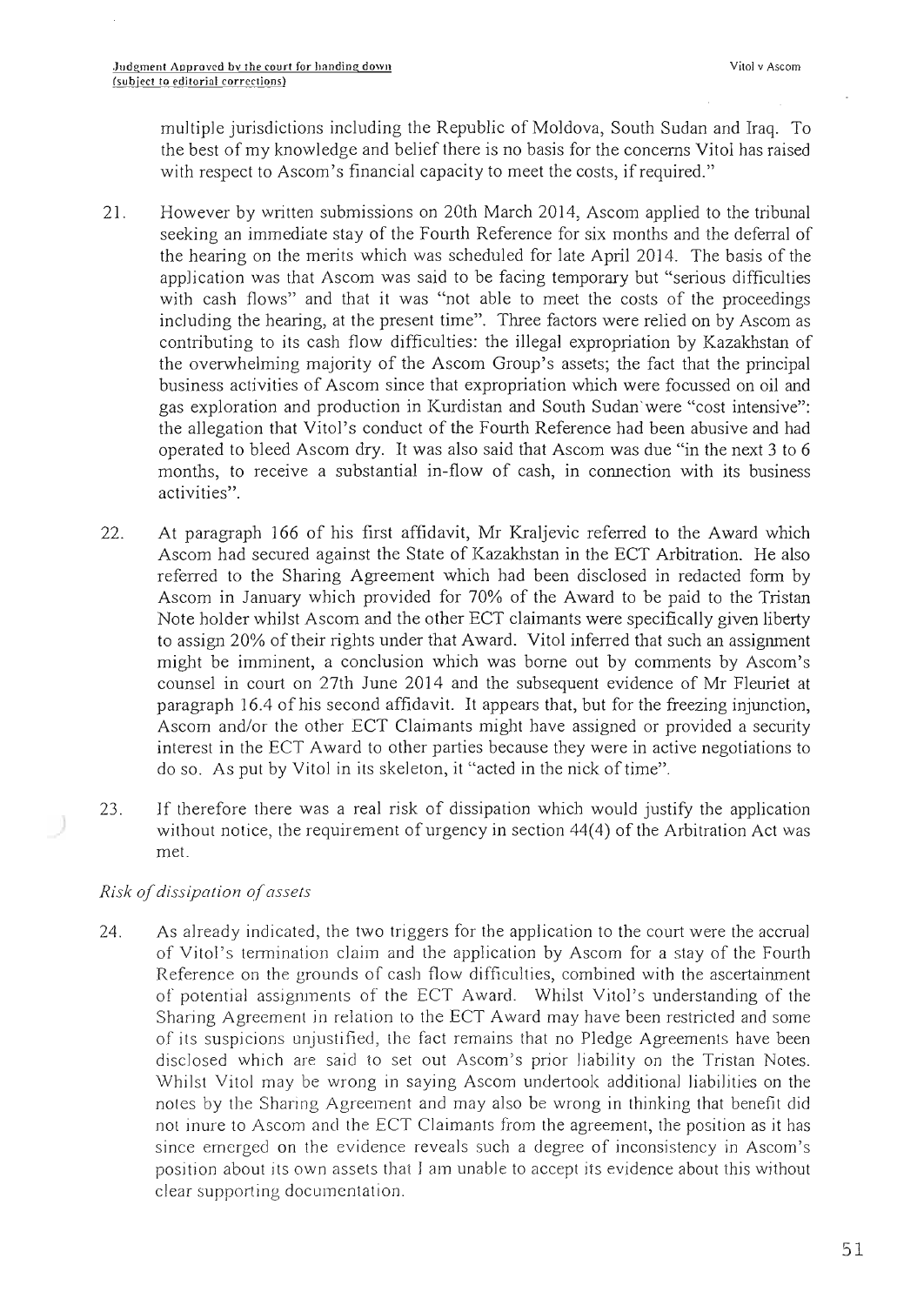- 25. I have already referred to Mr Lungu's witness statement in which he referred to Ascom itself as an operational company with assets in multiple jurisdictions including Moldova, South Sudan and Iraq and to Ascom's financial capacity to meet the costs of the Fourth Reference, in the context of Vito]'s application for security for costs in that Reference. In its application, Vitol had asserted Ascom's weak financial position and lack of assets in June 2013 against which to enforce any costs order that might be made and Mr Stati's willingness to allow Montvale and TNG to default on payment obligations arising in arbitration, to remove value from companies under his beneficial ownership and control and to shift assets and liabilities in the Group. Reference was made to the existence of severe financial difficulties across his "corporate empire", with several pages of submissions on the point. In response, relying upon Mr Lungu's evidence, Ascom said that its financial position was strong, that it had substantial assets and could meet any award of costs that might be made, even though it no longer held the asset that was the subject matter of the current dispute. It will be recalled that Mr Lungu stated that cash flow difficulties in 2009- 2011 were resolved in 2012. The effect of what was being said was that Ascom was a thriving company with operations in many jurisdictions including the three named and had no financial problems, whether temporary, cash flow or otherwise.
- 26. By March 2014 however, when applying for a stay of the proceedings, Ascom was relying on cash flow difficulties without suggesting any diminution in its strong assets position. In Kraljevik 1, at paragraph 134, Vitol expressed its continuing assumption that Ascom continued to hold the assets referred to by Mr Lungu in Iraq, South Sudan and Moldova, whatever those assets might be.
- 27. When Mr Stati came to swear his first affidavit of disclosure, following the granting of the freezing order, no such interests were revealed. The number of assets worth more than \$30,000 was extremely limited. The only assets with values running into millions were constituted by a figure of \$15 million in respect of a loan to Novitas, a blocked deposit of \$25 million with Victoriabank and the ECT Award of \$497 million. Mr Fleuriet's first affidavit refereed to Ascom's financial position and denied that it had dramatically transformed. He said it remained relatively asset rich but was experiencing temporary cash flow difficulties because of the cost of enforcing the ECT Award, because of its business activities in South Sudan which were hindered by ongoing conflict and the costs of the Fourth Reference. He referred to Ascom as "an operational oil and gas company with interests in Southern Sudan".
- 28. Furthermore, in its letter seeking a stay, Ascom had said in terms that its principal business activities since expropriation of its Kazakh assets had focussed on oil and gas exploration and production in Kurdistan and South Sudan. Although those businesses were cost intensive, they were lucrative and Ascom was due in the next 3- 6 months to receive a substantial inflow of cash in connection with its business activities.
- 29. Mr Stati's affidavit however revealed an altogether different picture from that which had been put forward by Ascom in 2013 in the context of the security for costs application and in 2014 in the context of the application for a stay. Mr Fleuriet's first affidavit confirmed that Ascom had no assets in Iraq/Kurdistan but that the Ascom Group had an interest there held by an entity other than Ascom with a separate ownership structure which did not fall within the terms of the freezing order. No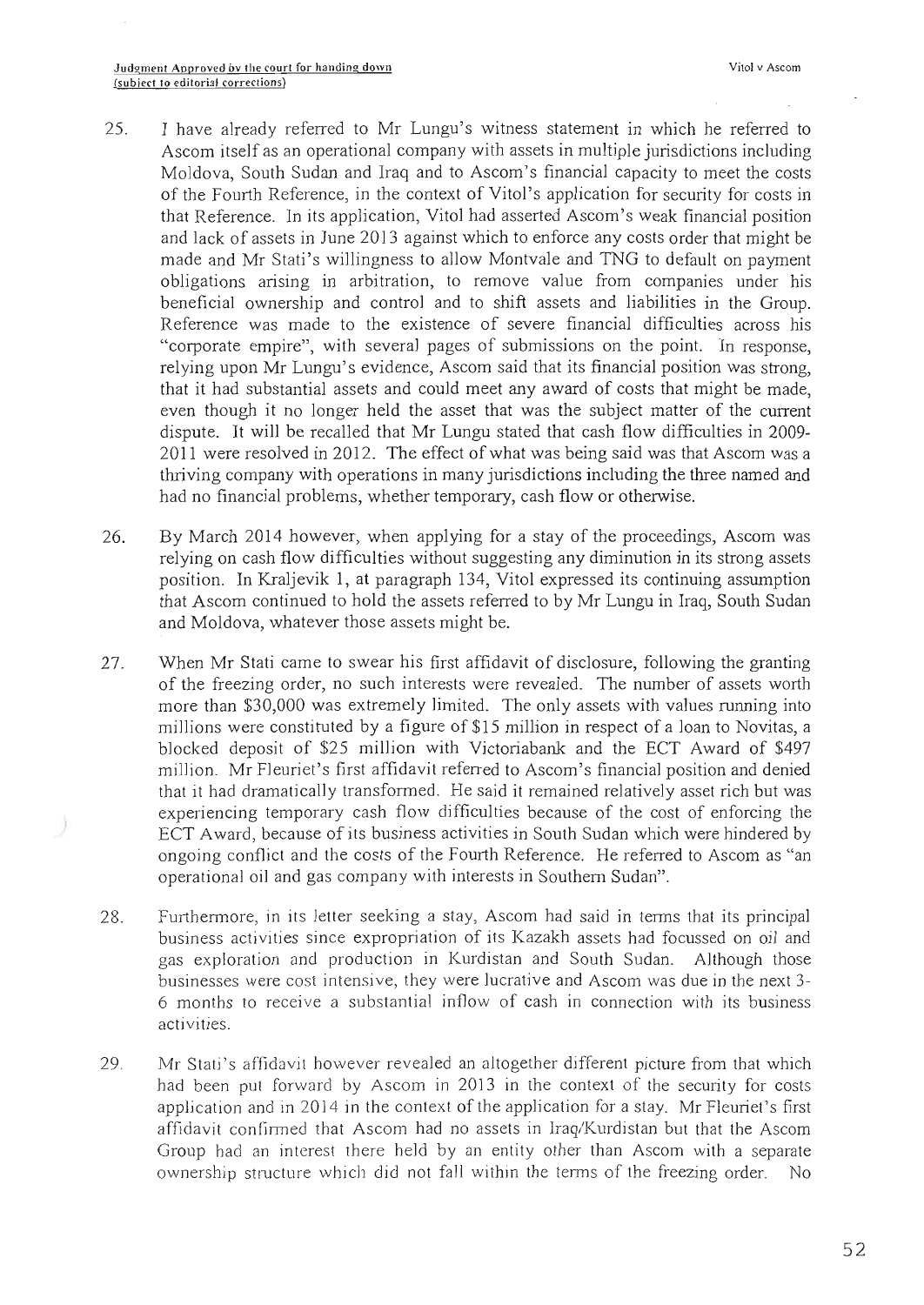details of this were provided. Mr Fleuriet said that Ascom held the same assets that it had held for years.

- 30. Similarly, with regard to Ascom's operation in South Sudan, although it had previously told the tribunal in March 2014 and the court on 26th and 27th June 2014 that Ascom was an operational company with operations in southern Sudan, as confirmed by paragraph 30 of Mr Fleuriet's first affidavit, it has emerged that a subsidiary Ascom Sudd was in fact the operating company in South Sudan where operations ceased in December 2013/January 2014.
- 31. As the position has now emerged, it is said that Ascom has no interest in Iraq and no current operations, even through a subsidiary in South Sudan. Its shareholding in Ascom Sudd, despite investment of approximately \$611 million, is said to be worth less than \$30,000. Moreover, nothing further has emerged from Ascom about its expected "substantial inflow of cash" in connection with its business activities in the six months following March 2014. The picture which is now put forward by Ascom is of a company with limited assets apart from the ECT Award in which it now asserts it has only a 12.5% interest.
- 32. It is clear on the evidence that Montvale, an Ascom related company, failed to pay a Partial Award in favour of Vitol and Arkham in the sum of \$45.896 million and costs of approximately £120,000. Montvale is in liquidation in consequence, at Vitol's instigation. What appears clearly from the comments of the liquidator is that Mr Stati, the president of Ascom and the ultimate owner of the Ascom group, failed to cooperate with the liquidator in his attempts to ascertain the true assets of Montvale and to realise them. They appear to have included an outstanding debt from another Ascom related company Hayden Intervest Ltd of \$158 million approximately and an advance to another Ascom related entity of \$3 million. Vitol justifiably contends that Mr Stati has done what he could to avoid payment of Montvale's liabilities under the Partial Award and to conceal company assets.
- 33. Furthermore Montvale had continued to fund its own costs in the arbitration following the Partial Award whilst refusing to make the advance payment to the arbitrators directed by them. It is clear therefore that Mr Stati, who directed the operations of Montvale, Ascom and other group companies, was happy to ignore arbitrators' orders for payments of money whilst using monies available to pursue the group aims as he saw them to be. Despite claiming that the freezing order had the effect of stifling Ascom's claim in the Fourth Reference and enforcement of the ECT Award, it is noteworthy that some £500,000 worth of costs have been incurred by Ascom in the context of the current application. 1 was told that none of these costs have however been paid in circumstances where the order itself requires Ascom to inform Vitol from whence any such costs would be paid. It is hard to imagine that any firm of lawyers would allow such a large bill to be incurred without some assurance of payment, from whatever source the assurance may have been given and from whatever source that payment might thereafter be made. Given this and the evidence of the way in which costs have been funded in the past, I am sceptical about any suggestion that the order will impede Ascom's future conduct of the Fourth Reference or enforcement of the ECT Award.
- 34. A fundamental point relied on by Vitol in the context of risk of dissipation of assets is Mr Stati's ability; power end propensity to move assets around the Ascom group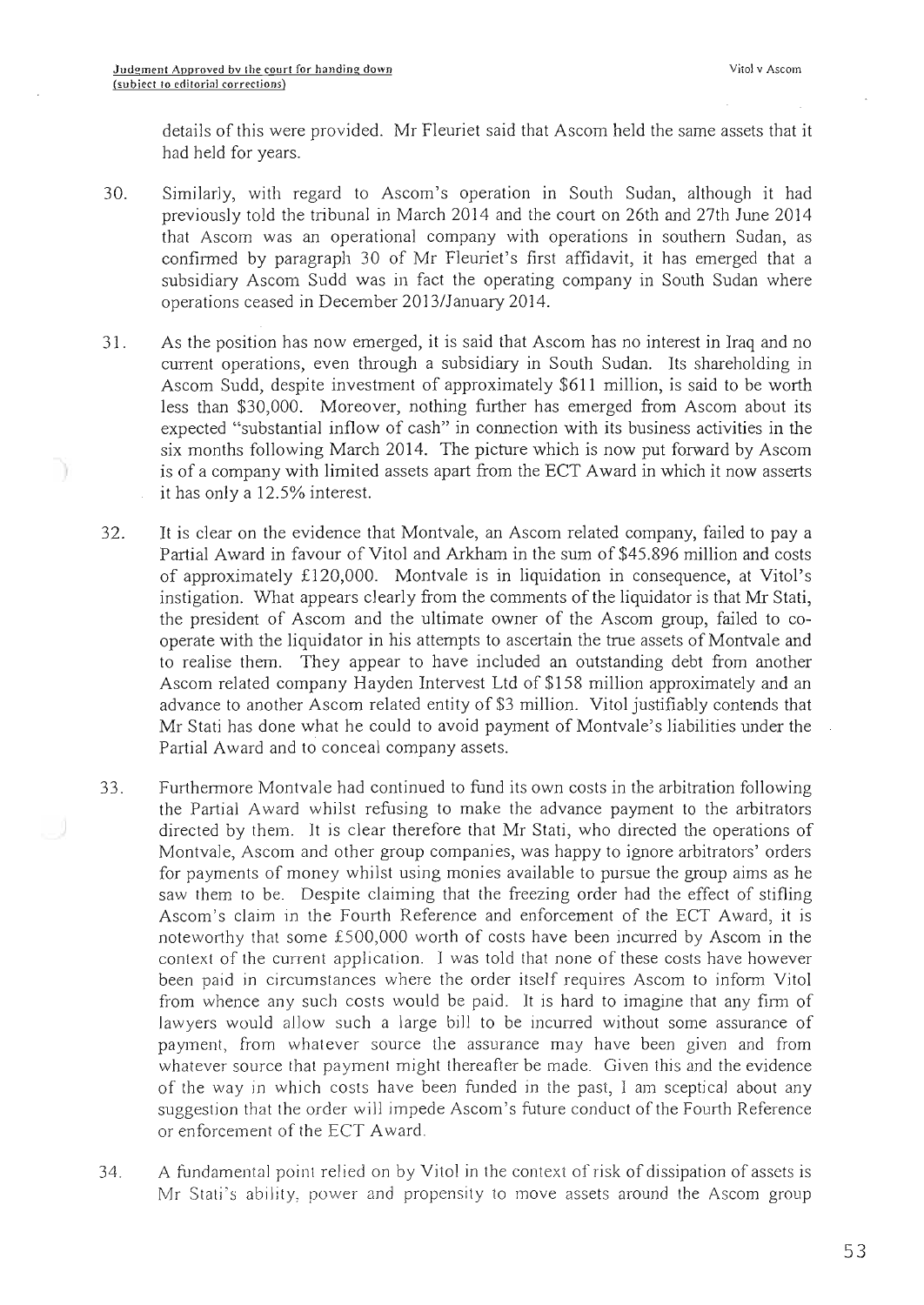and/or the Stati group at will, without respecting the separate corporate personalities of, or properly differentiating between, the various individual companies. It is said that he is prepared to allow companies in the Stati group such as Montvale to go into liquidation rather than ensuring that its debts are paid and that, not only has proved unwilling to assist or co-operate with the Montvale liquidator but has actually obstructed the latter's investigations and attempts to ascertain Montvale's assets. There is even an attempt by another of his companies to claim sums due on the \$3 million loan made by Montvale.

- 35. At paragraph 160 of Mr Kraljevic's affidavit, he refers to combined financial statements showing that Mr Stati is both the ultimate controlling party and ultimate owner of Ascom, Terra Raf, KPM, TNG and Tristan Oil. Mr Stati was the only person making important decisions relating to the LPG project. Whilst it is said by Ascom that senior personnel at Vitol knew the way in which Mr Stati conducted business operations through the various companies which he controlled, that is nothing to the point in the context of risk of dissipation. The question is not whether Vitol was conscious that Mr Stati used companies he controlled in order to benefit the group as a whole but whether the arrangements that he adopted give rise to the risk of dissipation of Ascom's assets making enforcement of an award more difficult or impossible. The points raised by Vitol in this connection were essentially unanswered save by assertion by Mr Fleuriet, a lawyer engaged by Ascom and not an officer of Ascom itself that everything done in the Ascom group was part of "ordinary business activity".
- 36. Despite the fact that Ascom and other companies in Mr Stati's control were facing severe financial difficulties in 2008-2009 and the fact that construction of the LPG Plant had stopped, Mr Stati paid himself, from Tristan Oil, bonuses totalling \$8.3 million.
- 37. Montvale received \$713.673 million from Vitol between July 2007 and March 2011 in respect of oil purchases. Montvale paid \$324.934 million to General Affinity, \$311.54 to Hayden Intervest and \$246.164 million to Stadoil, all of which were ~ companies under Mr Stati's control. Terra Raf had framework contracts with General Affinity and Stadoil which it novated to Montvale. Additionally there was a loan agreement dated May 1st 2007 between Montvale and Hayden. The loan agreement provided for Ancillary Agreements which would set out the instalments of the loan and the terms of repayment, with a final fall back repayment date of 30th April 2017. No ancillary agreements exist. The framework sales and purchase contracts provided for Delivery Lot Addenda setting out quantity, price, quality and delivery details. No such addenda existed either. Without such supplementary agreements, the loan, sales and purchases cannot be considered proper bona fide arms-length transactions. On the basis of the report of Mr Stern, the forensic accountant engaged by Vitol, there is no evidence of any payment by Montvale of sums for construction costs of the LPG Plant; and there is no evidence of the collateral on Hayden loan. The \$158 million outstanding from Hayden to Montvale is unsecured and the statement of affairs produced to the official receiver failed to disclose that asset, it being Mr Stati's position that Montvale had no asset except its claim against Vitol.
- 38. The Group's combined financial statements for 2009 indicate that payment terms between members of the group can be amended at will by Mr Stati. Note 30 to those statement also illustrates how assets and liabilities are moved around the Group.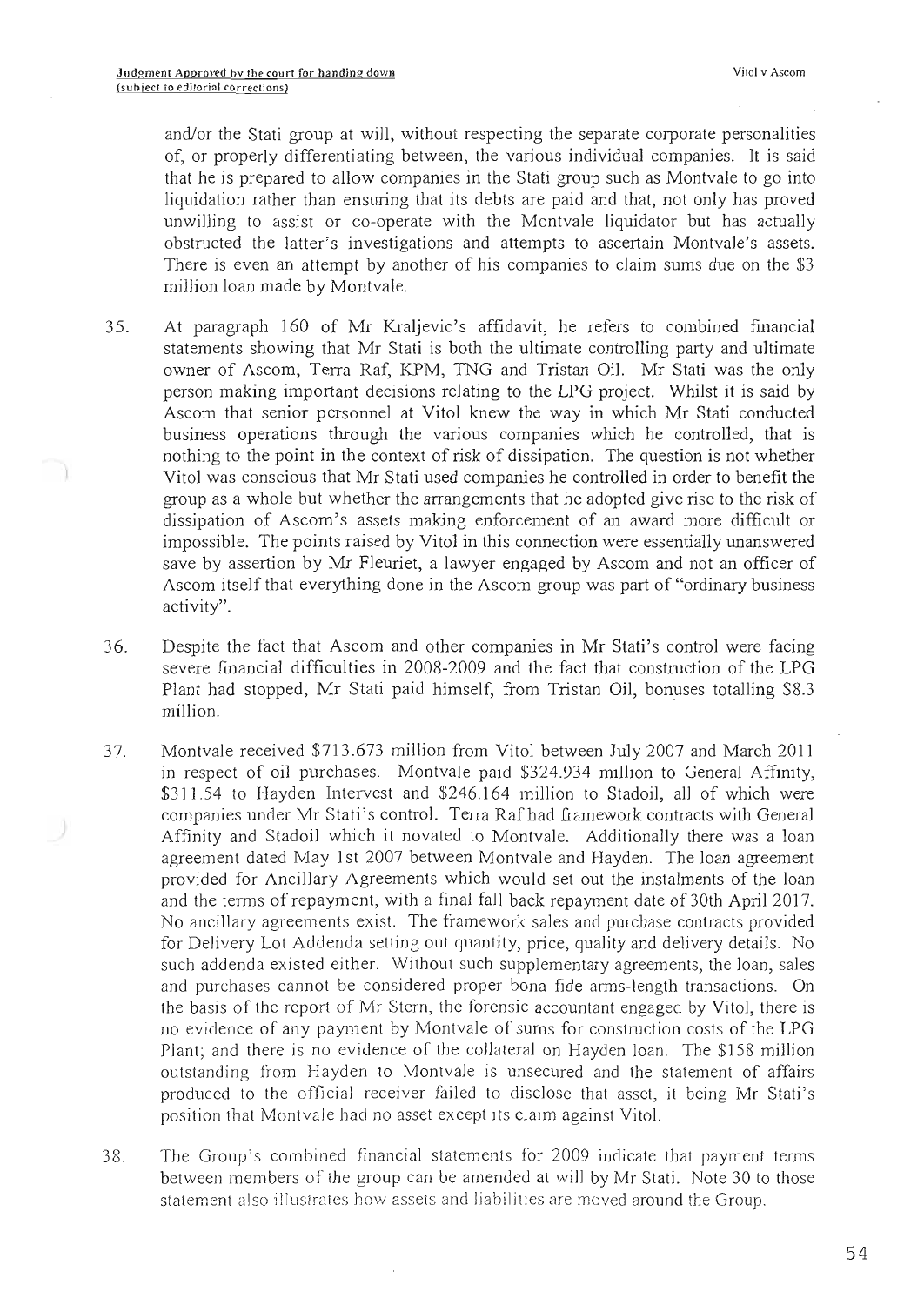- 39. Ascom has asserted that it paid a management fee of over \$33 million to an English company called Perkwood. An agreement has been disclosed which makes no mention of any management fee nor of any formula for calculating it. It appears from other evidence that there was a mark up on prices for equipment supplied to the LPG Plant. It appears therefore that this "fee" was simply paid at will.
- 40. Payment of legal or arbitrators' costs appears to have been made from any convenient source. Hayden Intervest paid  $€50,000$  by way of an advance on costs for Montvale in the First Reference. Ascom asserts in the Fourth Reference that it incurred costs and expenditure of over \$412,000 in defending Montvale in the First Reference. Those costs were however claimed by Montvale in the Reference and were in fact paid by Terra Raf. As appears below, entirely inconsistent statements have been made on behalf of Ascom as to payment of the costs in the ECT arbitration.
- 41. In the context of the Fourth Reference, Ascom claimed to have paid nearly \$18 million in costs to obtain the ECT Award. In his second witness statement, Mr Lungu confirmed this. In Mr Fleuriet's first affidavit it was said that Ascom did not fund the entire costs of the ECT proceedings but that they were shared amongst the claimants. In his second affidavit he stated that Ascom did not fund any of the costs of the ECT arbitration but that "three other entities in the Ascom group" did so. As, of the ECT claimants, only Ascom and Terra Raf were entiries within the Ascom group, that cannot be correct. The inconsistency in the position advanced is remarkable. It is noteworthy also that, in the context of the decision to stop building the LPG Plant, different explanations have been given. The first was that TNG faced financial difficulties; the second that it was intended to sell the plant; the third was that it was feared that the Kazakh state might seize it.
- 42. The financial records of the following companies are inaccurate and misleading:
	- i) Although Perkwood was said to have charged a management of over \$43 million, it filed dormant company accounts throughout the relevant period.
	- ii) Although Stadoil and General Affinity received substantial payments from Montvale as set out earlier, their financial statements are inconsistent with this. They are presented as "small companies" with a turnover below £6.5 million.
	- iii) TNG's audited accounts for the years 2007-2009 do not disclose the fact that Perkwood was a related party.
	- iv) No mention of the Perkwood management fee is to be found in the ECT Award.
- 43. I am satisfied on the basis of all the material put before me that Mr Stati not only has a propensity to move assets around his group companies as he thinks fit but he and Ascom has a propensity to give information to the tribunal or the court about its assets according to what he or it thinks suits its interests at the time. Mr Fleuriet is a lawyer who has sworn affidavits on the basis of instructions given to him. His evidence is most unsatisfactory, particularly where it contradicts that given by Mr Lungu or Mr Stati who could be taken to have first hand knowledge of the group assets position and the way in which the group operated. Mr Stati's own evidence is also unsatisfactory. He exhibited Ascom's unaudited accounts for the past 3 years and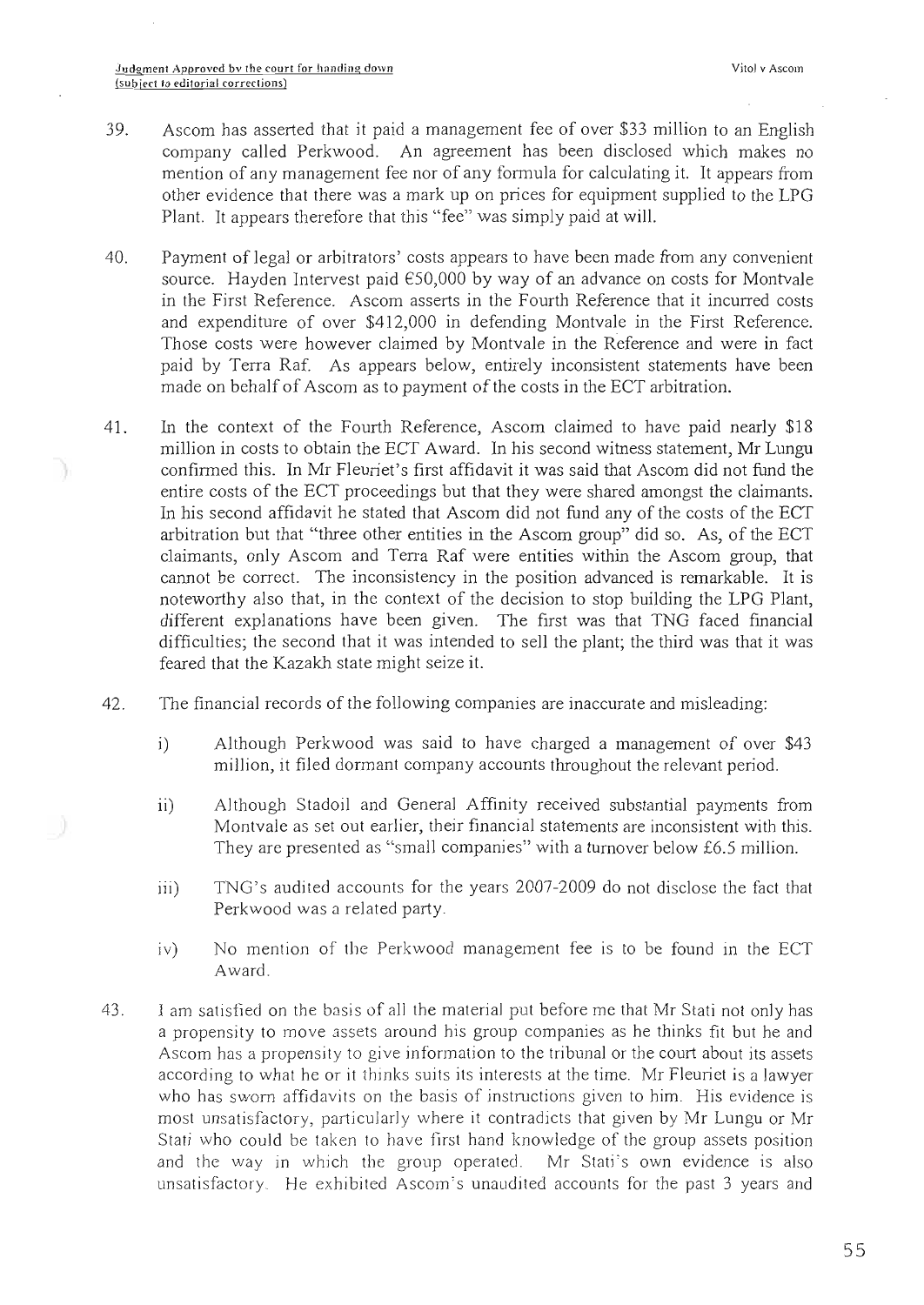stated that it did not prepare management accounts at all. It is not apparently a requirement of Moldovan that accounts be audited. Neither Ascom's shareholding in Ascom Sudd nor its shareholding in Garantie is said to be worth more than £30,000. It is accepted in Mr Fleuriet's second affidavit that the Garantie shareholding is valued at \$579,000 and it is inconceivable that Ascom Sudd's plant and equipment does not give rise to the value of the shareholding in Ascom Sudd exceeding \$30,000 when \$611 million approximately has been spent in exploration costs. On its own website Ascom refers to its wide range of capabilities to drill new wells and perform well recoveries by using "its own rigs F-320, F-200 and F-100."

44. In these circumstances, Vitol's fears about Ascom's financial position, as expressed in its application for security for costs and its fears of dissipation in the context of the current application are well founded. Exactly what Ascom's asset position is remains unclear but the inconsistent information that has been given, when combined with the way in which Mr Stati conducts his business through his companies establishes, in my judgment, a real risk that an award against Ascom could go unsatisfied by reason of unjustifiable disposals of assets or that assets could be dealt with in such a way as to make enforcement more difficult. I cannot accept Mr Fleuriet's assertions that nothing has been done by Ascom save in the ordinary course of business. In Ascom's Reply Submissions in the Fourth Reference, in response to a complaint that sums paid under the TNG COMSA were not used for the construction of the LPG Plant, Ascom said that "dollars within the Ascom group were fungible" which is merely another way of saying that assets are moved around the group as Mr Stati saw fit. Given his approach to Montvale's liabilities in the First Reference, the risk of movement of assets rendering an award against Ascom unenforceable is all too clear.

#### The ancillary orders

45. I can see no objection in principle to the form of the ancillary orders as set out in paragraph 6 of the freezing order. These orders prevented Ascom, without first obtaining the perrnission of the court, from agreeing to any amendment to the Sharing Agreement, the Security and Collateral Assignment Agreement or the Security Agent Agreement or any assignment of rights under the Sharing Agreement. Ascom was also prevented from giving instructions to Mr Stati in his capacity as the ECT Claimants' Representative for the purpose of the Security Agent Agreement. The object of these provisions was to prevent dissipation by Ascom of the asset it held in the shape of rights under the ECT Award. Ascom submits that the effect of this is to stop it monetising those rights and enabling it to pursue enforcement of the Award against the State of Kazakhstan which is refusing to pay and taking steps in the seat of the arbitration to set aside the Award. No application has been made to this court for a release from these orders on the basis that such monetisation is actually necessary for funding enforcement and thus inuring to the benefit of the company as a whole in circumstances where there are no other funds available for this purpose. For any such application to have any prospect of success, Ascom would have to present the full picture of its assets and liabilities to this court, documented and audited in such a way as to satisfy the court of the true position in order to make out a case that it was necessary for an assignment of rights or a change in the arrangements to take place in order to pursue enforcement. The Court would have to be satisfied that any funds obtained were to be used for proper commercial purposes for the benefit of the company and that there were no other fiands available to the ECT Claimants for this